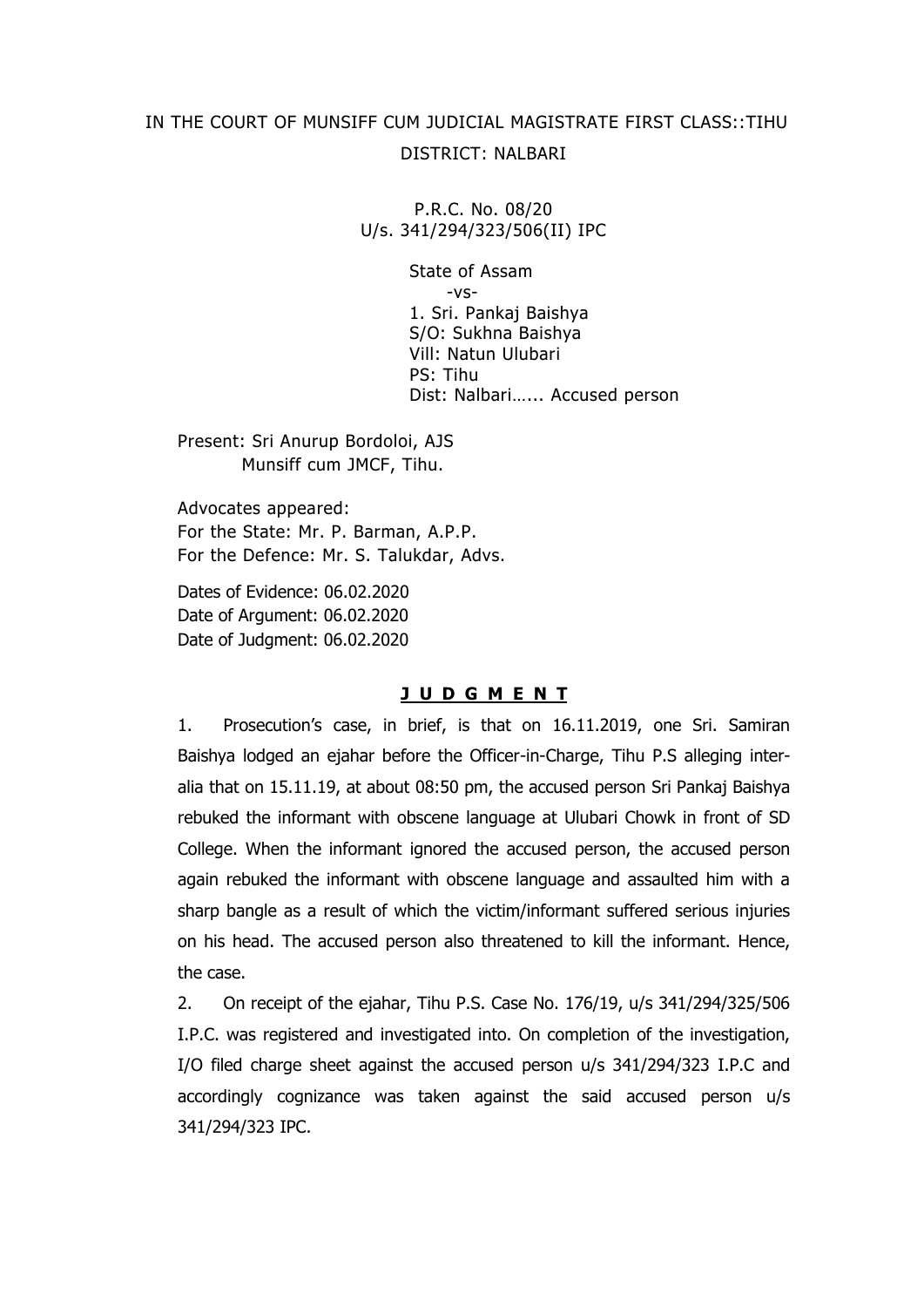3. On appearance before the court, necessary copies were furnished to the accused person u/s 207 CrPC. Finding prima facie materials against the accused person u/s 341/294/323/506(II) IPC, charge u/s 341/294/323/506(II) IPC have been framed against the accused person which is read over and explained to the accused to which he pleaded not guilty and claimed to be tried.

4. In support of its case, prosecution side examined only 3 (three) witnesses. The statement of the accused persons has been dispensed with as found not necessary.

5. I have heard the arguments of the learned counsels for both the sides at length, gone through the case record and perused the evidence carefully.

### **POINTS FOR DETERMINATION ARE:**

6. (i) Whether the accused person, on 15.11.19, at about 08:50 pm, at Tihu Town, ward no. 1, under Tihu P.S., wrongfully restrained the informant Samiran Baishya, and thereby committed an offence punishable u/s. 341 IPC?

(ii) Whether the accused person, on the same date, time and place, rebuked the informant with obscene language at a public place, and thereby committed an offence punishable u/s. 294 IPC?

(iii) Whether the accused person, on the same date, time and place, voluntarily caused hurt to the informant and thereby committed an offence punishable u/s. 323 IPC?

(iv) Whether the accused person, on the same date, time and place, committed criminal intimidation by threatening to kill the informant and thereby committed an offence punishable u/s. 506(II) IPC?

## **DISCUSSION, DECISION AND REASONS THEREON:**

7. Before going to decide the points for determination, let me describe the evidence in brief.

8. In his examination-in-chief PW 1/Sri Samiran Baishya/informant, deposed that he had lodged this case against the accused person on 16.11.2019 on some misunderstandings. PW 1 further deposed that the accused person had neither assaulted nor rebuked him with obscene language. He also deposed that the accused person had not threatened to kill him. Defence declined to crossexamine this witness.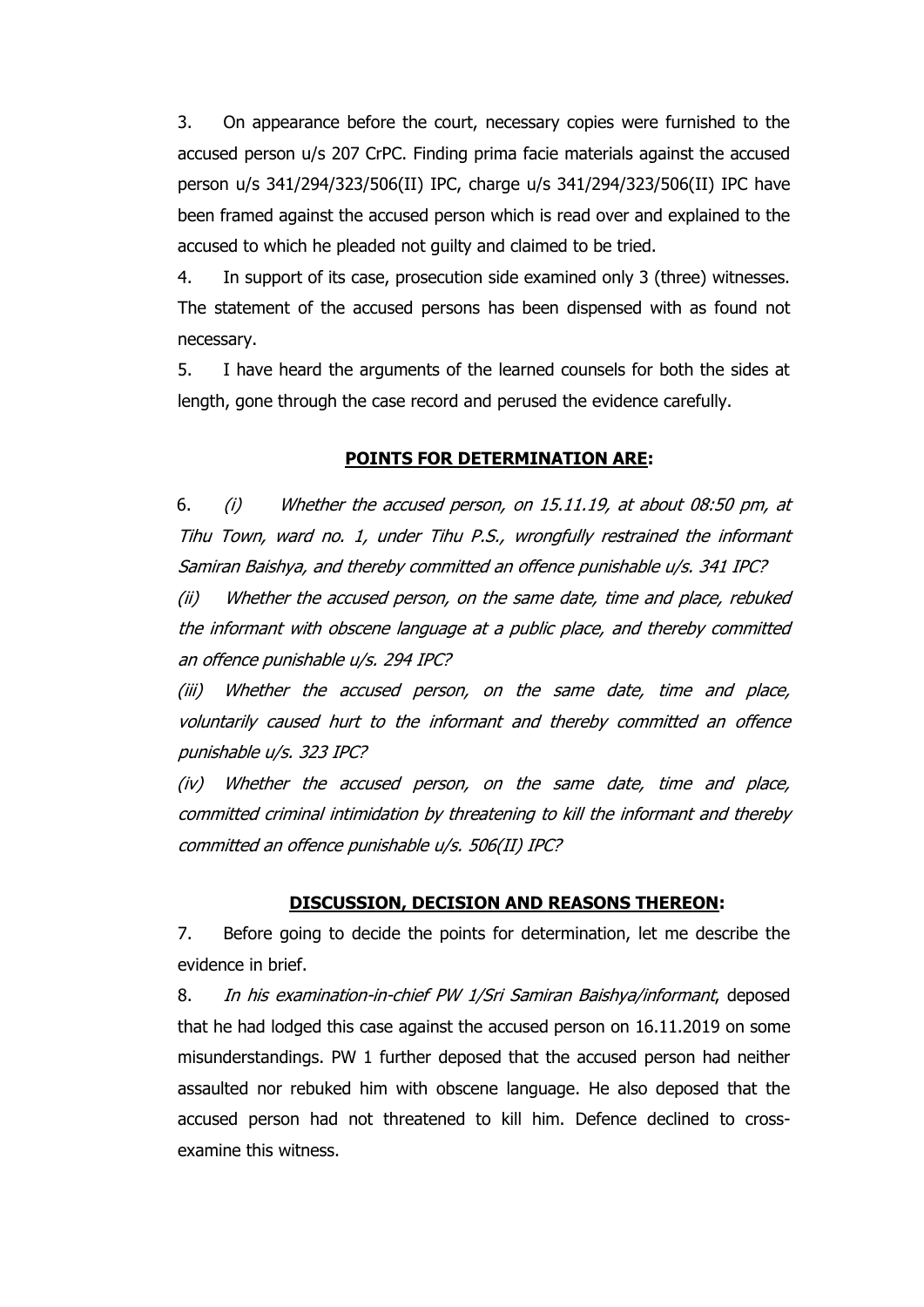9. In his examination-in-chief PW 2, Sri Ramen Baishya, deposed that the informant is his son and he knows the accused person. He further deposed that his son had lodged this case against the accused person on some misunderstandings. Defence declined to cross-examine this witness.

10. In his examination-in-chief, PW 3, Sri. Chandan Baishya, deposed that he knows the informant and the accused person. He further deposed that he does not know anything about the incident. Defence declined to cross-examine this witness.

11. Perusal of the evidences deposed by the prosecution witnesses particularly the evidence of the victim/informant, it is clear that he had lodged this case against the accused person on some misunderstandings. This fact has also been deposed by the father of the informant while deposing evidence as PW 2. PW 3 deposed that he does not know anything about the incident. In view of the evidences on record, I am of the considered opinion that there is not a single iota of proof against the accused person u/s 341/294/323/506(II) IPC. As such, the accused person deserves acquittal.

#### **O R D E R**

12. In view of the conclusion made above, I hold the accused person not guilty of the offences u/s 341/294/323/506(II) IPC. Hence, the accused person is acquitted of the offence u/s 341/294/323/506(II) IPC and set at liberty forthwith.

13. The bail-bond of the accused person shall remain in force for a period of six months from the date of this order.

14. The judgment is delivered in the open Court in presence of the accused person and his learned Counsel.

Given under my hand and the seal of this court on this  $06<sup>th</sup>$  day of February, 2020.

Dictated and corrected by me:

Anurup Bordoloi Munsiff cum JMFC Tihu.